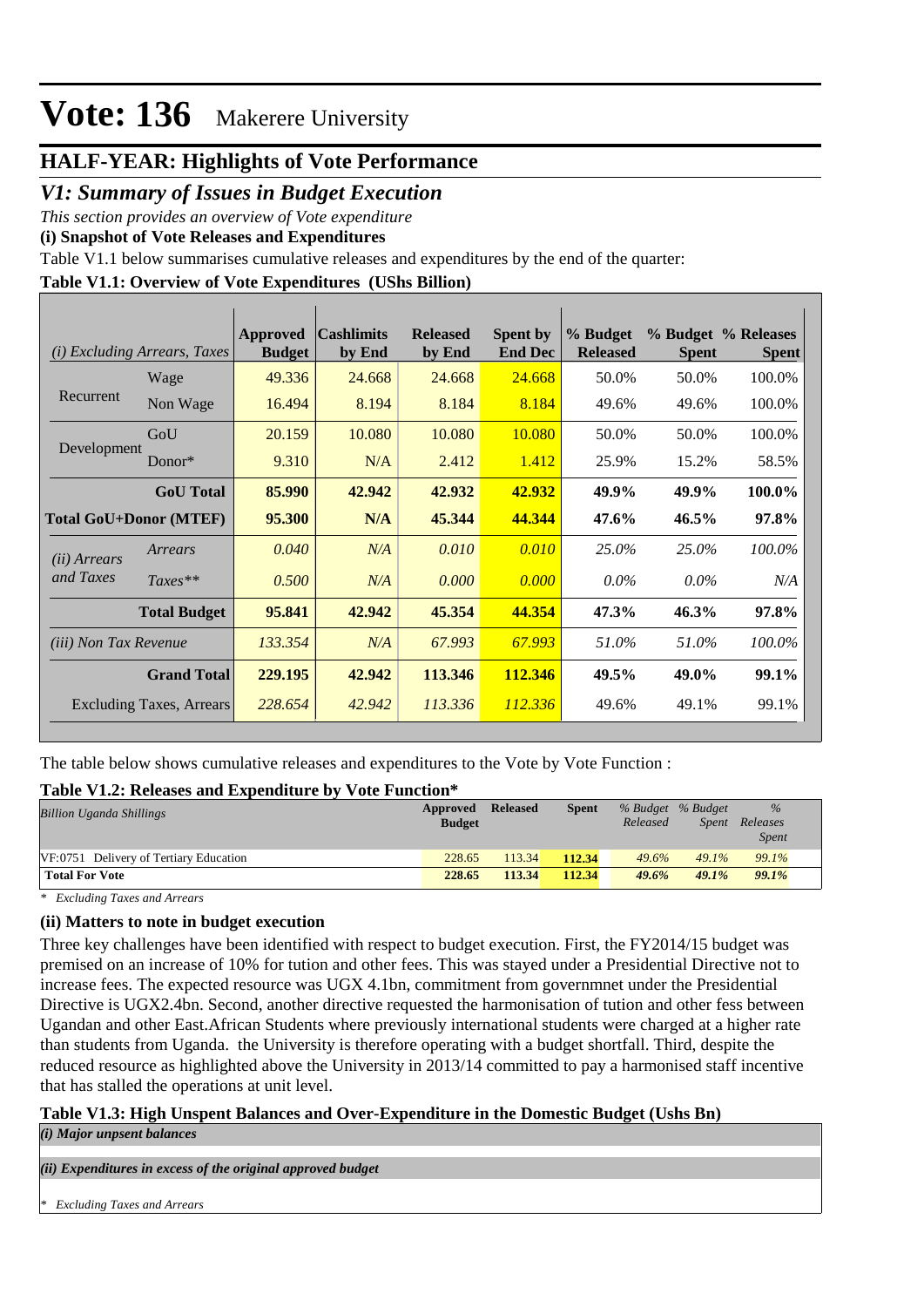## **HALF-YEAR: Highlights of Vote Performance**

### *V2: Performance Highlights*

*This section provides highlights of output performance, focusing on key outputs and actions impelemented to improve section performance.*

### **Table V2.1: Key Vote Output Indicators and Expenditures\***

| Vote, Vote Function<br><b>Key Output</b>                  | <b>Approved Budget and</b><br><b>Planned outputs</b>                                                                                                                                                                                                                                                                                                                                                                                                                     | <b>Cumulative Expenditure</b><br>and Performance                                                                                                                                                                                                                                                                                                    | <b>Status and Reasons for any</b><br><b>Variation from Plans</b> |
|-----------------------------------------------------------|--------------------------------------------------------------------------------------------------------------------------------------------------------------------------------------------------------------------------------------------------------------------------------------------------------------------------------------------------------------------------------------------------------------------------------------------------------------------------|-----------------------------------------------------------------------------------------------------------------------------------------------------------------------------------------------------------------------------------------------------------------------------------------------------------------------------------------------------|------------------------------------------------------------------|
| <b>Vote Function: 0751 Delivery of Tertiary Education</b> |                                                                                                                                                                                                                                                                                                                                                                                                                                                                          |                                                                                                                                                                                                                                                                                                                                                     |                                                                  |
| Output: 075101                                            | <b>Teaching and Training</b>                                                                                                                                                                                                                                                                                                                                                                                                                                             |                                                                                                                                                                                                                                                                                                                                                     |                                                                  |
| Description of Performance: Enrolment: Enrolment is       | expected at 42000(38,552<br>undergraduate and 4000<br>graduate students).<br>Academic programmes include<br>112 undergraduate and 127<br>graduate programmes.<br>Operation and management of<br>two newly established campuses<br>in Jinja and Fort Portal<br>Admission: 14,000 students<br>will be admitted in six<br>laboratory based and four<br>humanities and liberal arts units<br>of the university<br>Graduation 13,000 students in<br>their final year of study | Enrolment: Enrolment as at 31<br>December 2014 was 37,224<br>Students (35,379 undergraduate<br>and 1,865 graduate Regestered<br>students )39% of these are<br>female<br>Academic programmes include<br>112 undergraduate and 127<br>graduate programmes.                                                                                            | N/A                                                              |
| Performance Indicators:                                   |                                                                                                                                                                                                                                                                                                                                                                                                                                                                          |                                                                                                                                                                                                                                                                                                                                                     |                                                                  |
| No. of students graduating                                | 13,000                                                                                                                                                                                                                                                                                                                                                                                                                                                                   | $\boldsymbol{0}$                                                                                                                                                                                                                                                                                                                                    |                                                                  |
| No. of students enrolled (UG<br>& P <sub>G</sub>          | 42,000                                                                                                                                                                                                                                                                                                                                                                                                                                                                   | 10977                                                                                                                                                                                                                                                                                                                                               |                                                                  |
| No. of academic programs<br>taught                        | 212                                                                                                                                                                                                                                                                                                                                                                                                                                                                      | 239                                                                                                                                                                                                                                                                                                                                                 |                                                                  |
| <b>Output Cost:</b>                                       | <b>UShs Bn:</b><br>88.595                                                                                                                                                                                                                                                                                                                                                                                                                                                | UShs Bn:                                                                                                                                                                                                                                                                                                                                            | 36.7%<br>32.496 % Budget Spent:                                  |
| Output: 075103                                            | Outreach                                                                                                                                                                                                                                                                                                                                                                                                                                                                 |                                                                                                                                                                                                                                                                                                                                                     |                                                                  |
|                                                           | Description of Performance: University Colleges offer short<br>courses/ non degree awards to<br>enhance skills development for<br>past, present and prospective<br>students                                                                                                                                                                                                                                                                                              | Colleges participating in short<br>courses include COCIS,<br>CoBAMS, LAW, COVAB and<br>CHUSS. There is a systematic<br>restructuring to document the<br>courses and participants to the<br>different training programmes                                                                                                                            | N/A                                                              |
| Performance Indicators:                                   |                                                                                                                                                                                                                                                                                                                                                                                                                                                                          |                                                                                                                                                                                                                                                                                                                                                     |                                                                  |
| Number of participants in<br>short courses                | 4,000                                                                                                                                                                                                                                                                                                                                                                                                                                                                    | 1000                                                                                                                                                                                                                                                                                                                                                |                                                                  |
| <b>Output Cost:</b>                                       | UShs Bn:<br>17.679                                                                                                                                                                                                                                                                                                                                                                                                                                                       | UShs Bn:                                                                                                                                                                                                                                                                                                                                            | 8.539 % Budget Spent:<br>48.3%                                   |
| Output: 075104                                            | <b>Students' Welfare</b>                                                                                                                                                                                                                                                                                                                                                                                                                                                 |                                                                                                                                                                                                                                                                                                                                                     |                                                                  |
| Description of Performance: Food allowance for 6303       |                                                                                                                                                                                                                                                                                                                                                                                                                                                                          | Food allowance for 6303<br>government supported students- government supported students;<br>Accommodation and transport<br>for 3655 non resident<br>government supported<br>students;Staff salaries for staff<br>deployed in the halls; and<br>General management and<br>operation of the halls of<br>residences<br>Counselling and health services | <b>NILL</b>                                                      |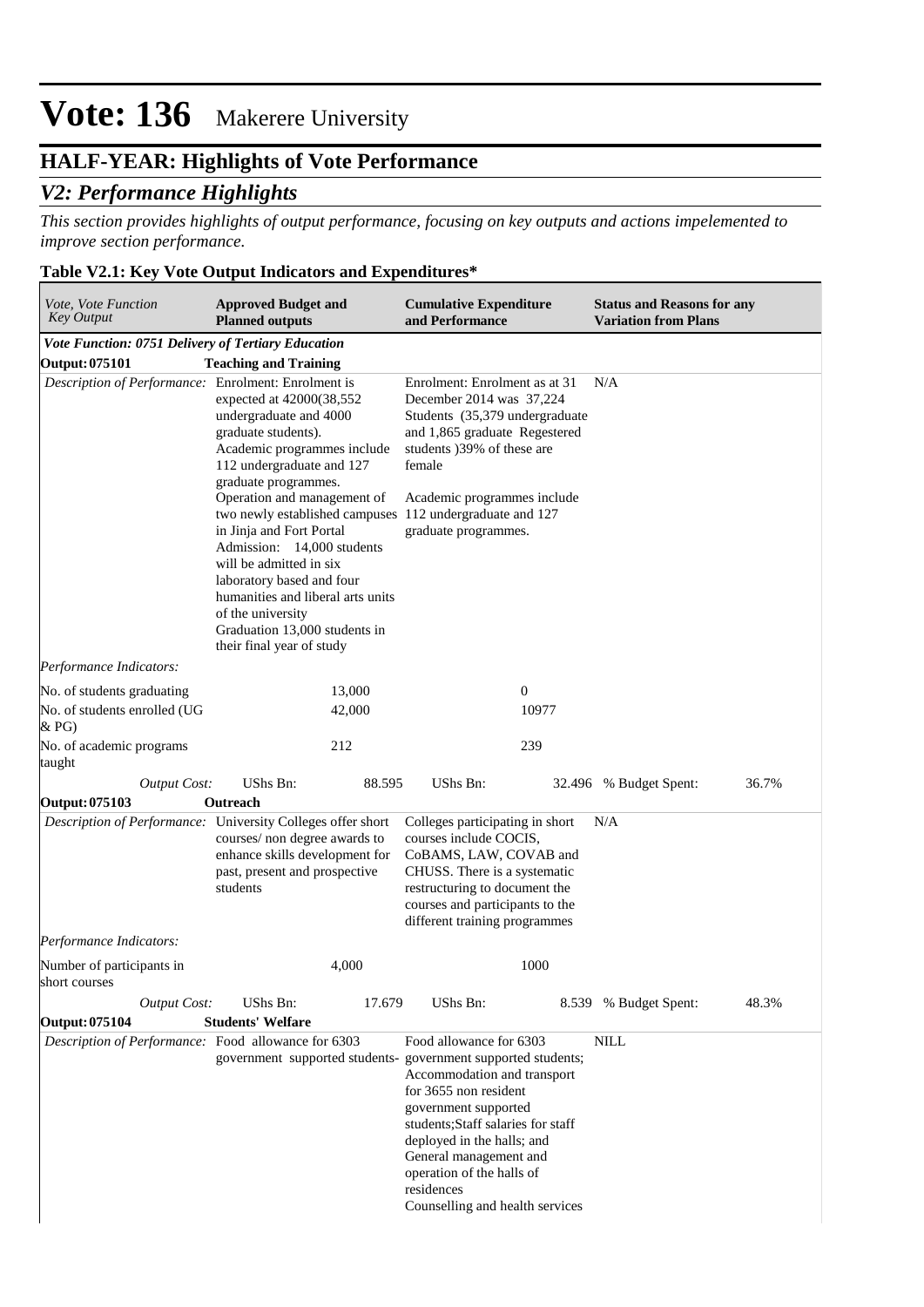## **HALF-YEAR: Highlights of Vote Performance**

| <i>Vote, Vote Function</i><br><b>Key Output</b>                    | <b>Approved Budget and</b><br><b>Planned outputs</b>                  |                | <b>Cumulative Expenditure</b><br>and Performance |              | <b>Status and Reasons for any</b><br><b>Variation from Plans</b> |       |
|--------------------------------------------------------------------|-----------------------------------------------------------------------|----------------|--------------------------------------------------|--------------|------------------------------------------------------------------|-------|
|                                                                    |                                                                       |                | for staff ans students                           |              |                                                                  |       |
| Performance Indicators:                                            |                                                                       |                |                                                  |              |                                                                  |       |
| Number of Private students<br>in Halls of Resisdence               |                                                                       | 1,740          |                                                  | 1740         |                                                                  |       |
| Number of Government<br>students residing in halls of<br>residence |                                                                       | 2,650          |                                                  | 2560         |                                                                  |       |
| <b>Output Cost:</b>                                                | UShs Bn:                                                              | 13.926         | UShs Bn:                                         |              | % Budget Spent:<br>8.299                                         | 59.6% |
| <b>Output: 075180</b>                                              | Construction and rehabilitation of learning facilities (Universities) |                |                                                  |              |                                                                  |       |
| Description of Performance: NIL                                    |                                                                       |                | N/A                                              |              | N/A                                                              |       |
| Performance Indicators:                                            |                                                                       |                |                                                  |              |                                                                  |       |
| No. of upcountry learning<br>centres rehabilitated                 |                                                                       | $\theta$       |                                                  | $\mathbf{0}$ |                                                                  |       |
| Area of Library space<br>constructed (m2)                          |                                                                       | $\overline{0}$ |                                                  | $\theta$     |                                                                  |       |
| <b>Output Cost:</b>                                                | UShs Bn:                                                              | 8.066          | UShs Bn:                                         |              | % Budget Spent:<br>2.899                                         | 35.9% |
| <b>Vote Function Cost</b>                                          | <b>UShs Bn:</b>                                                       |                | 228.654 UShs Bn:                                 |              | 112.336 % Budget Spent:                                          | 49.1% |
| <b>Cost of Vote Services:</b>                                      | $UShs Bn$ :                                                           |                | 228.654 UShs Bn:                                 |              | <b>112.336</b> % Budget Spent:                                   | 49.1% |

*\* Excluding Taxes and Arrears*

The budget shortfalls, inability by Government to meet the Presidential promise for a phased implementation of the living wage

#### **Table V2.2: Implementing Actions to Improve Vote Performance**

| <b>Planned Actions:</b>                                                                                                                                                                                                                                                         | <b>Actual Actions:</b>                                                                                                                                                                                                                                                                                                                           | <b>Reasons for Variation</b> |
|---------------------------------------------------------------------------------------------------------------------------------------------------------------------------------------------------------------------------------------------------------------------------------|--------------------------------------------------------------------------------------------------------------------------------------------------------------------------------------------------------------------------------------------------------------------------------------------------------------------------------------------------|------------------------------|
| Vote: 136 Makerere University                                                                                                                                                                                                                                                   |                                                                                                                                                                                                                                                                                                                                                  |                              |
| Vote Function: 07.51 Delivery of Tertiary Education                                                                                                                                                                                                                             |                                                                                                                                                                                                                                                                                                                                                  |                              |
| Provisision made to evaluate the existing<br>status of teaching facilities includig<br>laboratories. Support uder the AfDB<br>targeting selected laboratories in the<br>science based Colleges- Master plan<br>outlining phased maintannce and<br>improvmeneyts to be finalised | Finalised with Architectural drawings for<br>rehabilitation of selected discipline<br>specific and multi-disciplinary Laboratory<br>facilities- The requirement specification<br>and documentation of equipment for the<br>identified laboratories. The procurement<br>process will be handled by the Ministry of<br><b>Eductaion and Sports</b> | N/A                          |

## *V3: Details of Releases and Expenditure*

*This section provides a comprehensive summary of the outputs delivered by the Vote and further details of Vote expenditures by Vote Function and Expenditure Item.*

#### **Table V3.1: GoU Releases and Expenditure by Output\***

| <b>Billion Uganda Shillings</b>                 | Approved      | <b>Released</b> | <b>Spent</b> | $%$ GoU       | $%$ GoU       | $%$ GoU      |
|-------------------------------------------------|---------------|-----------------|--------------|---------------|---------------|--------------|
|                                                 | <b>Budget</b> |                 |              | <b>Budget</b> | <b>Budget</b> | Releases     |
|                                                 |               |                 |              | Released      | <i>Spent</i>  | <i>Spent</i> |
| VF:0751 Delivery of Tertiary Education          | 85.99         | 42.93           | 42.93        | 49.9%         | 49.9%         | 100.0%       |
| Class: Outputs Provided                         | 73.84         | 36.58           | 36.58        | 49.5%         | 49.5%         | $100.0\%$    |
| 075101 Teaching and Training                    | 27.34         | 13.68           | 13.68        | 50.0%         | 50.0%         | $100.0\%$    |
| 075102 Research, Consultancy and Publications   | 14.25         | 7.12            | 7.12         | 50.0%         | 50.0%         | $100.0\%$    |
| 075103 Outreach                                 | 7.90          | 3.95            | 3.95         | 50.0%         | 50.0%         | $100.0\%$    |
| 075104 Students' Welfare                        | 9.86          | 4.47            | 4.47         | 45.3%         | 45.3%         | $100.0\%$    |
| 075105 Administration and Support Services      | 14.50         | 7.35            | 7.35         | 50.7%         | 50.7%         | $100.0\%$    |
| Class: Outputs Funded                           | 1.63          | 1.09            | 1.09         | 67.0%         | 67.0%         | $100.0\%$    |
| 075151 Support to Infectious Diseases Institute | 1.63          | 1.09            | 1.09         | 67.0%         | 67.0%         | $100.0\%$    |
| Class: Capital Purchases                        | 10.52         | 5.26            | 5.26         | 50.0%         | 50.0%         | $100.0\%$    |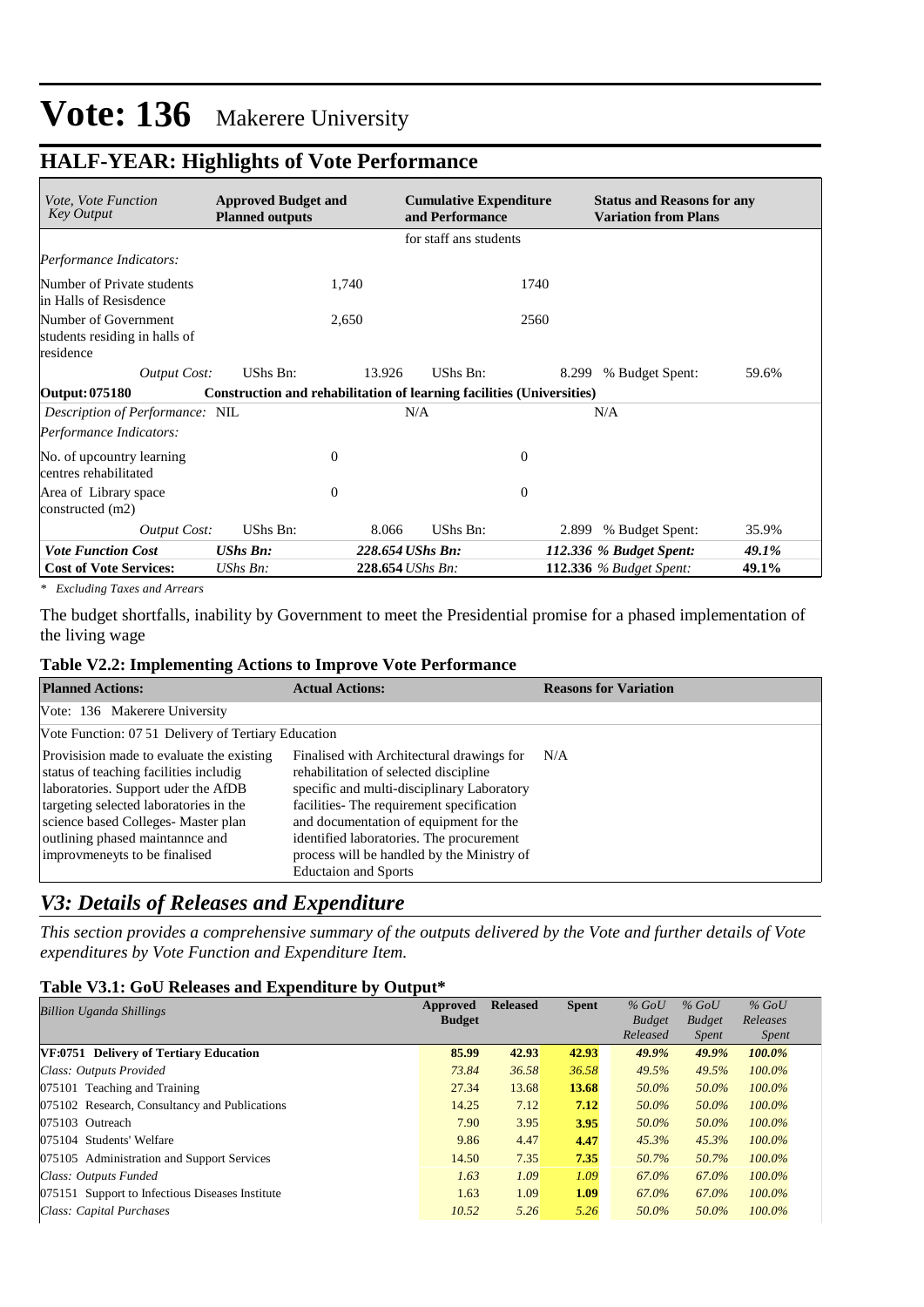## **HALF-YEAR: Highlights of Vote Performance**

| 075173 Roads, Streets and Highways                              | 0.10  | 0.00  | 0.00  | $0.0\%$ | $0.0\%$ | N/A       |  |
|-----------------------------------------------------------------|-------|-------|-------|---------|---------|-----------|--|
| 075175 Purchase of Motor Vehicles and Other Transport Equipment | 0.18  | 0.09  | 0.09  | 50.0%   | 50.0%   | $100.0\%$ |  |
| 075176 Purchase of Office and ICT Equipment, including Software | 0.23  | 0.12  | 0.12  | 50.0%   | 50.0%   | $100.0\%$ |  |
| 075177 Purchase of Specialised Machinery & Equipment            | 2.70  | 1.35  | 1.35  | 50.0%   | 50.0%   | $100.0\%$ |  |
| 075180 Construction and rehabilitation of learning facilities   | 7.31  | 3.70  | 3.70  | 50.7%   | 50.7%   | $100.0\%$ |  |
| (Universities)                                                  |       |       |       |         |         |           |  |
| <b>Total For Vote</b>                                           | 85.99 | 42.93 | 42.93 | 49.9%   | 49.9%   | $100.0\%$ |  |
|                                                                 |       |       |       |         |         |           |  |

*\* Excluding Taxes and Arrears*

#### **Table V3.2: 2014/15 GoU Expenditure by Item**

| <b>Billion Uganda Shillings</b>                           | <b>Approved</b><br><b>Budget</b> | <b>Releases</b> | <b>Expend-</b><br>iture | % Budged<br><b>Released</b> | % Budget<br><b>Spent</b> | %Releases<br><b>Spent</b> |
|-----------------------------------------------------------|----------------------------------|-----------------|-------------------------|-----------------------------|--------------------------|---------------------------|
| <b>Output Class: Outputs Provided</b>                     | 73.84                            | 36.58           | 36.58                   | 49.5%                       | 49.5%                    | $100.0\%$                 |
| 211101 General Staff Salaries                             | 49.34                            | 24.67           | 24.67                   | 50.0%                       | 50.0%                    | 100.0%                    |
| 222003 Information and communications technology (ICT)    | 0.54                             | 0.28            | 0.28                    | 52.0%                       | 52.0%                    | 100.0%                    |
| 223005 Electricity                                        | 1.68                             | 0.87            | 0.87                    | 52.0%                       | 52.0%                    | 100.0%                    |
| 223006 Water                                              | 3.20                             | 1.66            | 1.66                    | 52.0%                       | 52.0%                    | 100.0%                    |
| 282103 Scholarships and related costs                     | 19.08                            | 9.10            | 9.10                    | 47.7%                       | 47.7%                    | 100.0%                    |
| <b>Output Class: Outputs Funded</b>                       | 1.63                             | 1.09            | 1.09                    | 67.0%                       | 67.0%                    | 100.0%                    |
| 263106 Other Current grants (Current)                     | 1.63                             | 1.09            | 1.09                    | 67.0%                       | 67.0%                    | 100.0%                    |
| <b>Output Class: Capital Purchases</b>                    | 11.02                            | 5.26            | 5.26                    | 47.7%                       | 47.7%                    | 100.0%                    |
| 231001 Non Residential buildings (Depreciation)           | 3.19                             | 1.25            | 1.25                    | 39.2%                       | 39.2%                    | 100.0%                    |
| 231003 Roads and bridges (Depreciation)                   | 0.10                             | 0.00            | 0.00                    | 0.0%                        | 0.0%                     | N/A                       |
| 231004 Transport equipment                                | 0.18                             | 0.09            | 0.09                    | 50.0%                       | 50.0%                    | 100.0%                    |
| 231005 Machinery and equipment                            | 2.93                             | 1.47            | 1.47                    | 50.0%                       | 50.0%                    | 100.0%                    |
| 231007 Other Fixed Assets (Depreciation)                  | 0.00                             | 0.15            | 0.15                    | N/A                         | N/A                      | 100.0%                    |
| 281501 Environment Impact Assessment for Capital Works    | 1.20                             | 0.67            | 0.67                    | 55.9%                       | 55.9%                    | 100.0%                    |
| 281503 Engineering and Design Studies & Plans for capital | 2.92                             | 1.63            | 1.63                    | 55.9%                       | 55.9%                    | 100.0%                    |
| 312204 Taxes on Machinery, Furniture & Vehicles           | 0.50                             | 0.00            | 0.00                    | 0.0%                        | 0.0%                     | N/A                       |
| <b>Output Class: Arrears</b>                              | 0.04                             | 0.01            | 0.01                    | 25.0%                       | 25.0%                    | 100.0%                    |
| 321614 Electricity arrears (Budgeting)                    | 0.04                             | 0.01            | 0.01                    | 25.0%                       | 25.0%                    | 100.0%                    |
| <b>Grand Total:</b>                                       | 86.53                            | 42.94           | 42.94                   | 49.6%                       | 49.6%                    | 100.0%                    |
| <b>Total Excluding Taxes and Arrears:</b>                 | 85.99                            | 42.93           | 42.93                   | 49.9%                       | 49.9%                    | 100.0%                    |

#### **Table V3.3: GoU Releases and Expenditure by Project and Programme\***

| <b>Billion Uganda Shillings</b>                  | Approved      | <b>Released</b> | <b>Spent</b> | $%$ GoU       | $%$ GoU       | $%$ GoU      |
|--------------------------------------------------|---------------|-----------------|--------------|---------------|---------------|--------------|
|                                                  | <b>Budget</b> |                 |              | <b>Budget</b> | <b>Budget</b> | Releases     |
|                                                  |               |                 |              | Released      | <i>Spent</i>  | <i>Spent</i> |
| VF:0751 Delivery of Tertiary Education           | 85.99         | 42.93           | 42.93        | 49.9%         | 49.9%         | 100.0%       |
| <b>Recurrent Programmes</b>                      |               |                 |              |               |               |              |
| 101<br>Headquarters                              | 65.83         | 32.85           | 32.85        | 49.9%         | 49.9%         | 100.0%       |
| <b>Development Projects</b>                      |               |                 |              |               |               |              |
| <b>Institutional Development Program</b><br>0184 | 0.00          | 1.15            | 1.15         | N/A           | N/A           | 100.0%       |
| 1132<br>Food Technology Incubations              | 4.50          | 2.25            | 2.25         | 50.0%         | 50.0%         | 100.0%       |
| 1133<br><b>Technology Innovations</b>            | 4.50          | 2.25            | 2.25         | 50.0%         | 50.0%         | $100.0\%$    |
| <b>SPEDA</b><br>1134                             | 1.00          | 0.50            | 0.50         | 50.0%         | 50.0%         | 100.0%       |
| 1250<br>Support to Innovation - EV Car Project   | 10.00         | 3.93            | 3.93         | 39.3%         | 39.3%         | $100.0\%$    |
| 1272<br>Support to Makerere University           | 0.16          | 0.00            | 0.00         | $0.0\%$       | $0.0\%$       | N/A          |
| <b>Total For Vote</b>                            | 85.99         | 42.93           | 42.93        | 49.9%         | 49.9%         | 100.0%       |

*\* Excluding Taxes and Arrears*

#### **Table V3.4: Donor Releases and Expenditure by Project and Programme\***

| <b>Billion Uganda Shillings</b>        | Approved<br><b>Budget</b> | <b>Released</b> | <b>Spent</b> | $%$ GoU<br><b>Budget</b><br>Released | $%$ GoU<br>Spent | $%$ GoU<br><b>Budget</b> Releases<br><b>Spent</b> |  |
|----------------------------------------|---------------------------|-----------------|--------------|--------------------------------------|------------------|---------------------------------------------------|--|
| VF:0751 Delivery of Tertiary Education | 9.31                      | 2.41            | 1.41         | 25.9%                                | 15.2%            | 58.5%                                             |  |
| Development Projects                   |                           |                 |              |                                      |                  |                                                   |  |

*Development Projects*